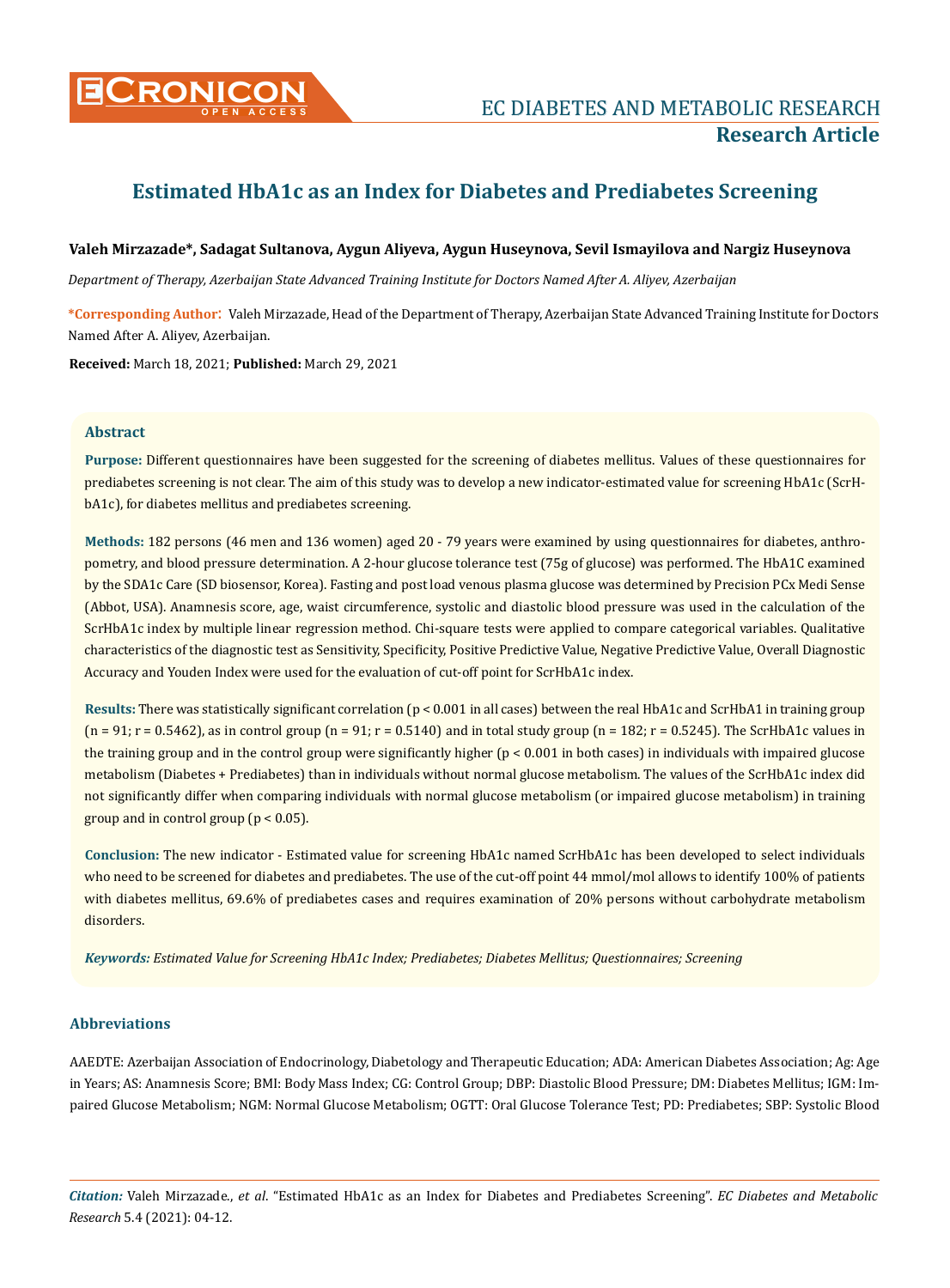Pressure; ScrHbA1c: Estimated Value for Screening HbA1c; TG: Training Group; TSG: Total Study Group; WC: Waist Circumference

#### **Introduction**

The dramatic increase in diabetes mellitus (DM) and its complications prevalence leads to an exorbitant increase in the burden of this disease [1-3].

Prediabetes (PD) is a mandatory stage in the development of DM. One in three people in the USA has PD [4,5].

Development of the macrovascular [6], microvascular [7-9] and neurological [10] diabetes complications can begin already at the stage of PD. The encouraging factor is that during PD it is possible to reverse to normal glucose metabolism (NGM), and it may be the result of lifestyle modification [11] and/or pharmacological intervention [12], or spontaneous changes [13].

Early detection of DM is possible by screening of this disease [14]. A number of questionnaires have been proposed to identify people with an increased risk of DM [15-20]. Some of these questionnaires are also suggested for the screening of PD [16,17], but at the present time it is not entirely clear whether these questionnaires are applicable for prediabetes screening or not.

#### **Aim of the Study**

The aim of the study was to develop a new indicator for DM and PD screening, based on age, blood pressure, anthropometric and anamnestic data.

# **Materials and Methods**

#### **Subjects and clinical examination**

A selection from Azerbaijan Association of Endocrinology, Diabetology and Therapeutic Education (AAEDTE) database was created to conduct this research. The total group consisted of 182 cases (46 men and 136 women) who had previously passed the required examination, which included:

- Age from 20 to 79 years;
- The responses to the questionnaires for screening of diabetes American Diabetes Association Risk Calculator (ADA) [16], The Australian type 2 diabetes risk assessment tool (AUSDRISK) [20], The Canadian diabetes risk questionnaire (CANRISK) [18], Finnish Diabetes Risk score (FINDRISC) [19];
- Registration of anthropometric data: height, weight, waist circumference (WC). Body Mass Index (*BMI*) was calculated dividing the weight (kg) by the height in meters squared (m<sup>2</sup>) and evaluated by the classification of World Health Organization [21];
- Office blood pressure measurement;
- Laboratory examination.

Laboratory examination included the study of glycohemoglobin (HbA1c) by the SDA1c Care (SD biosensor, Korea) and venous plasma glucose by Precision PCx Medi Sense (Abbot, USA). Fasting glucose and 2-hour oral glucose tolerance test (OGTT) (75 g glucose) samples (at 30, 60, 90,120 minutes) were measured.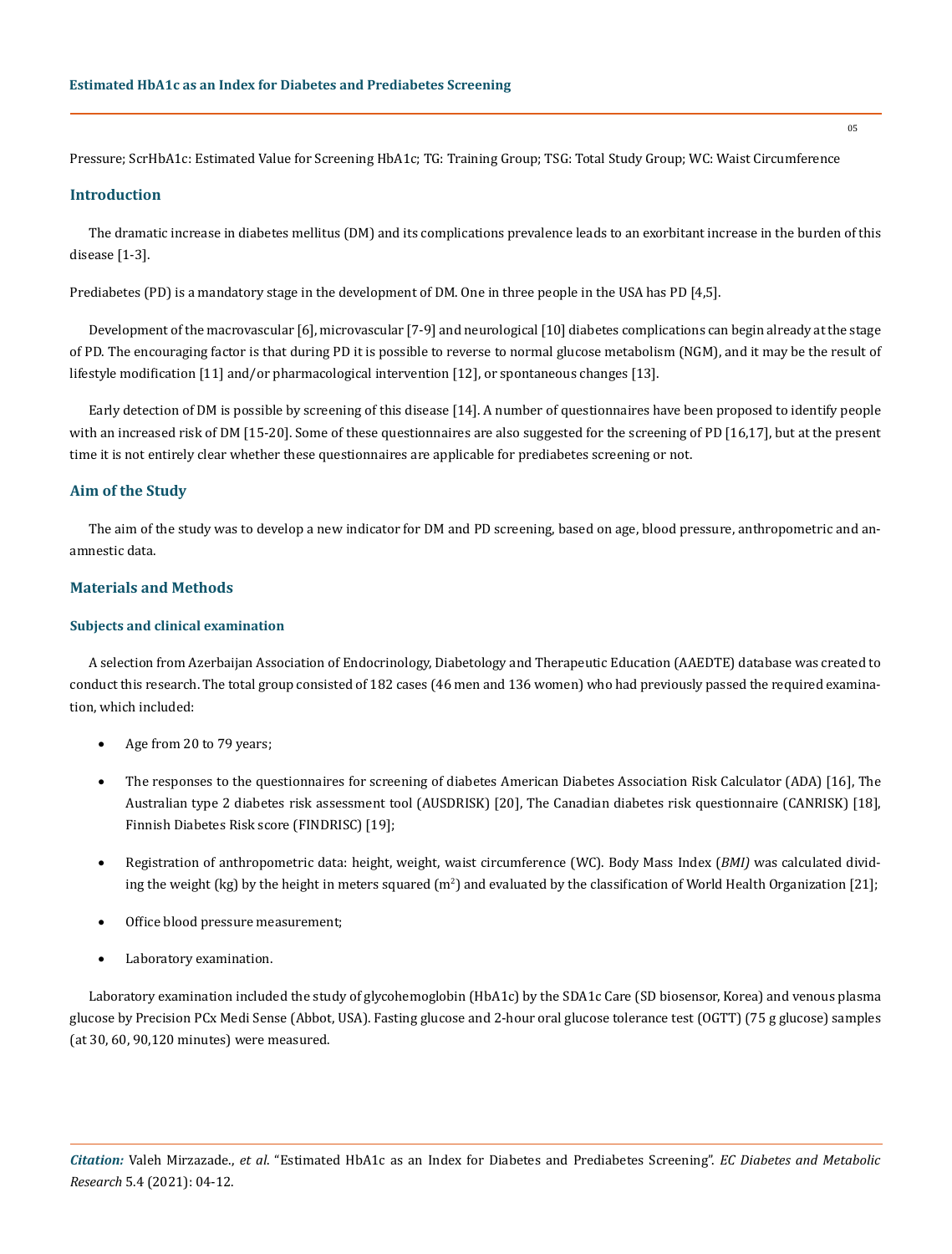Diagnosis of prediabetes and diabetes was carried out in accordance with the proposed for discussion AAEDTE Standards [22], presented in table 1.

| <b>Parameter</b>     | <b>Norma</b>                 | <b>Prediabetes</b>            | Diabetes mellitus       |  |
|----------------------|------------------------------|-------------------------------|-------------------------|--|
| HbA1c                | $\leq 5.6\%$                 | $5,7-6,4%$                    | $\geq 6.5\%$            |  |
|                      | $(\leq 38 \text{ mmol/mol})$ | $(39 - 47$ mmol/mol)          | $\leq 48$ mmol/mol)     |  |
| Fasting glucose      | $< 110$ mg/dl                | $110 - 125$ mg/dl             | $\geq$ 126 mg/dl        |  |
|                      | $\approx 6.1 \text{ mmol/l}$ | $(6.1 - 7.0 \text{ mmol/l})$  | (≥7.0 mmol/l)           |  |
| OGTT 120 min glucose | $\leq$ 139 mg/dl             | 140 - 199 mg/dl               | $\geq$ 200 mg/dl        |  |
|                      | $(\leq 7.7$ mmol/l)          | $(7.8 - 11.0 \text{ mmol/l})$ | $(11.1 \text{ mmol/l})$ |  |

*Table 1: Diagnostic criteria for diabetes mellitus and prediabetes according to AAEDTE [22].*

DM was detected in 36 persons, PD - in 46 cases and NGM - in 100 persons.

We focused on the variables that are needed for the screening of DM and PD. Both simple indicators and their combinations were analyzed. The total number of analyzed indicators was 288. As a result, the following indicators were selected to calculate the Estimated value for screening HbA1c (ScrHbA1c) index: anamnesis score (AS), age in years (Ag), waist circumference (WC) in cm, systolic blood pressure (SBP) and diastolic blood pressure (DBP) in mmHg.

The procedure for using of these indicators and calculation of ScrHbA1c index was published earlier [23].

Subsequently, the patients of the total group ( $n = 182$ ) were randomly assigned to 2 groups: The Training Group (TG) ( $n = 91$ ) and the Control Group  $(CG)$   $(n = 91)$ .

Based on the TG data, the ScrHbA1c index was to be created and applied. The CG was necessary for the objective control over the developed methodology, and for this reason CG in composition was as close as possible to TG.

As it is seen from table 1, TG and CG did not differ significantly in age, sex, height, weight, WC, BMI, SBP, DBP, HbA1c, fasting glucose, OGTT 2-hour glucose. Differences between two groups in frequency of normal body weight, overweight, and obesity, including obesity I, obesity II, and obesity III, were not statistically significant (in all cases, p > 0.05).

The average values ± Standard Deviation are presented in this article. The statistical significance of the differences between the average values was determined by the Student's T-test. Chi-square tests were applied to compare categorical variables [24]. A correlation analysis of the relationship between HbA1c and various anamnestic, anthropometric indicators, SBD, and DBP was performed [25]. ScrHbA1c index was developed using the multiple linear regression method [26].

To determine the qualitative characteristics of the diagnostic test, the following indicators were used: Sensitivity, Specificity, Positive Predictive Value, Negative Predictive Value, Overall Diagnostic accuracy and Youden Index [27,28].

#### **Results**

There were equal numbers of men (n = 23; 25.3%) and women (n = 68; 74.7%) in TG and CG. Numbers of DM cases (n = 17; 18.7%), PD (n = 24; 26.4%), and NGM (n = 50; 54.9%) in TG and CG also were equal.

*Citation:* Valeh Mirzazade., *et al*. "Estimated HbA1c as an Index for Diabetes and Prediabetes Screening". *EC Diabetes and Metabolic Research* 5.4 (2021): 04-12.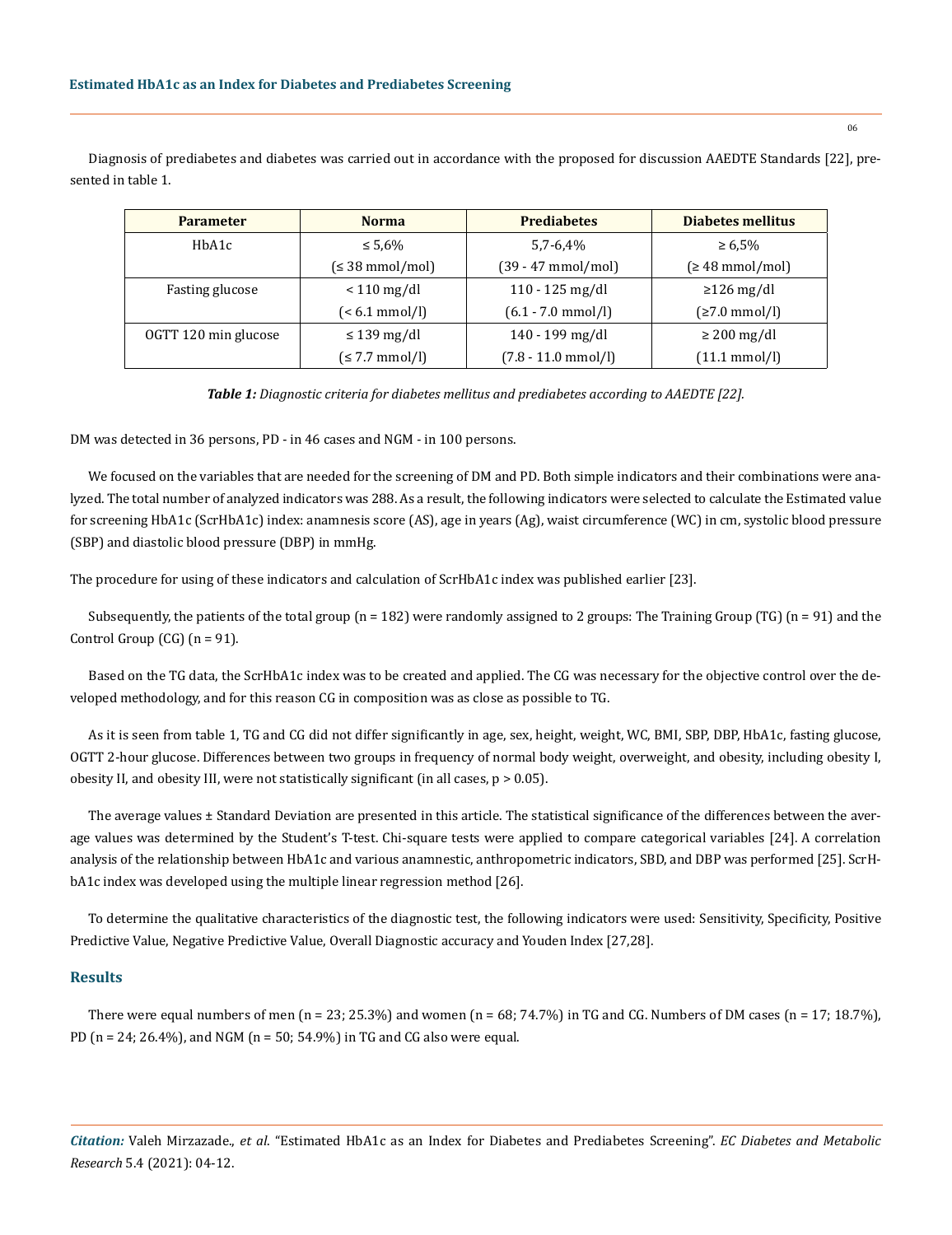| <b>Parameter</b>                    | Training group $(n = 91)$ | Control group $(n = 91)$ | P value |
|-------------------------------------|---------------------------|--------------------------|---------|
| Age in years $(M \pm SD)$           | $50.1 \pm 14.86$          | $51.5 \pm 14.69$         | > 0.05  |
| Height in cm $(M \pm SD)$           | $163.2 \pm 8.84$          | $162.9 \pm 9.07$         | > 0.05  |
| Weight in $kg (M \pm SD)$           | $81.1 \pm 19.06$          | $78.2 \pm 17.88$         | > 0.05  |
| WC in cm $(M \pm SD)$               | $97.2 \pm 14.10$          | $94.7 \pm 14.30$         | > 0.05  |
| BMI in $\text{kg/m}^2$ (M $\pm$ SD) | $30.6 \pm 7.11$           | $29.5 \pm 6.04$          | > 0.05  |
| Normal weight (n; %)                | 18 (19.8)                 | 17 (18.7)                | > 0.05  |
| Overweight (n; %)                   | 30 (33.3)                 | 38 (41.8)                | > 0.05  |
| Obesity $(n; \%)$                   | 43 (47.3)                 | 36 (39.6)                | > 0.05  |
| Obesity I $(n; \%)$                 | 23(25.3)                  | 18 (19.8)                | > 0.05  |
| Obesity II $(n; \%)$                | 14 (15.4)                 | 13 (14.3)                | > 0.05  |
| Obesity III $(n; \%)$               | 6(6.6)                    | 5(5.5)                   | > 0.05  |
| SBP in mmHg $(M \pm SD)$            | $130.5 \pm 18.97$         | $82.5 \pm 10.60$         | > 0.05  |
| DBP in mmHg $(M \pm SD)$            | $129.8 \pm 17.99$         | $82.3 \pm 10.70$         | > 0.05  |
| HbA1c (mmol/mol)                    | $41.0 \pm 15.60$          | $41.0 \pm 15.42$         | > 0.05  |
| Fasting glucose (mg/dl)             | $115.4 \pm 49.90$         | $114.5 \pm 41.14$        | > 0.05  |
| OGTT 2-hour glucose                 | $134.3 \pm 52.19$         | $134.5 \pm 53.60$        | > 0.05  |

The main characteristics of TG and CG are presented in table 2.

*Table 2: Training group and control group characteristics.*

# **Calculation of the ScrHbA1c index**

ScrHbA1c index (mmol/mol) was calculated by the using the following equation:

ScrHba1c = 6.3573 - X<sub>1</sub> x 0.0032 + X<sub>2</sub> x 0.1176

where:

 $X_1 = Y_1 + Y_2 + Y_3 + Y_4 + Y_5;$ 

$$
\mathbf{X_2} = \mathbf{Y_6} + \mathbf{Y_7} + \mathbf{Y_8} + \mathbf{Y_9} + \mathbf{Y_{10}};
$$

"+" - addition sign; Y<sub>1</sub> = 10LN(a \* b); Y<sub>2</sub> = 10LN(a \* c); Y<sub>3</sub> = 10LN(a \* d);

 $Y_4$  = 10LN(b  $*$  c);  $Y_5$  = 10LN(b  $*$  d);  $Y_6$  = 10LN(a  $*$  e);  $Y_7$  = 10LN(b  $*$  e);

 $Y_8$  = 10LN(f  $*$  e); Y<sub>9</sub> = 10LN(c  $*$  e); Y<sub>10</sub> = 10LN(d  $*$  e); " $*$ " - multiplication sign;

a - age in years; b - WC in cm; c -SBP in mmHg; d - DBP in mmHg;

e - Anamnesis Score (AS); f - BMI in kg/m<sup>2</sup>;

e = 2.61-G<sub>1</sub>\*1,61+G<sub>2</sub>\*7.43+G<sub>3</sub>\*1.89+G<sub>4</sub>\*14.10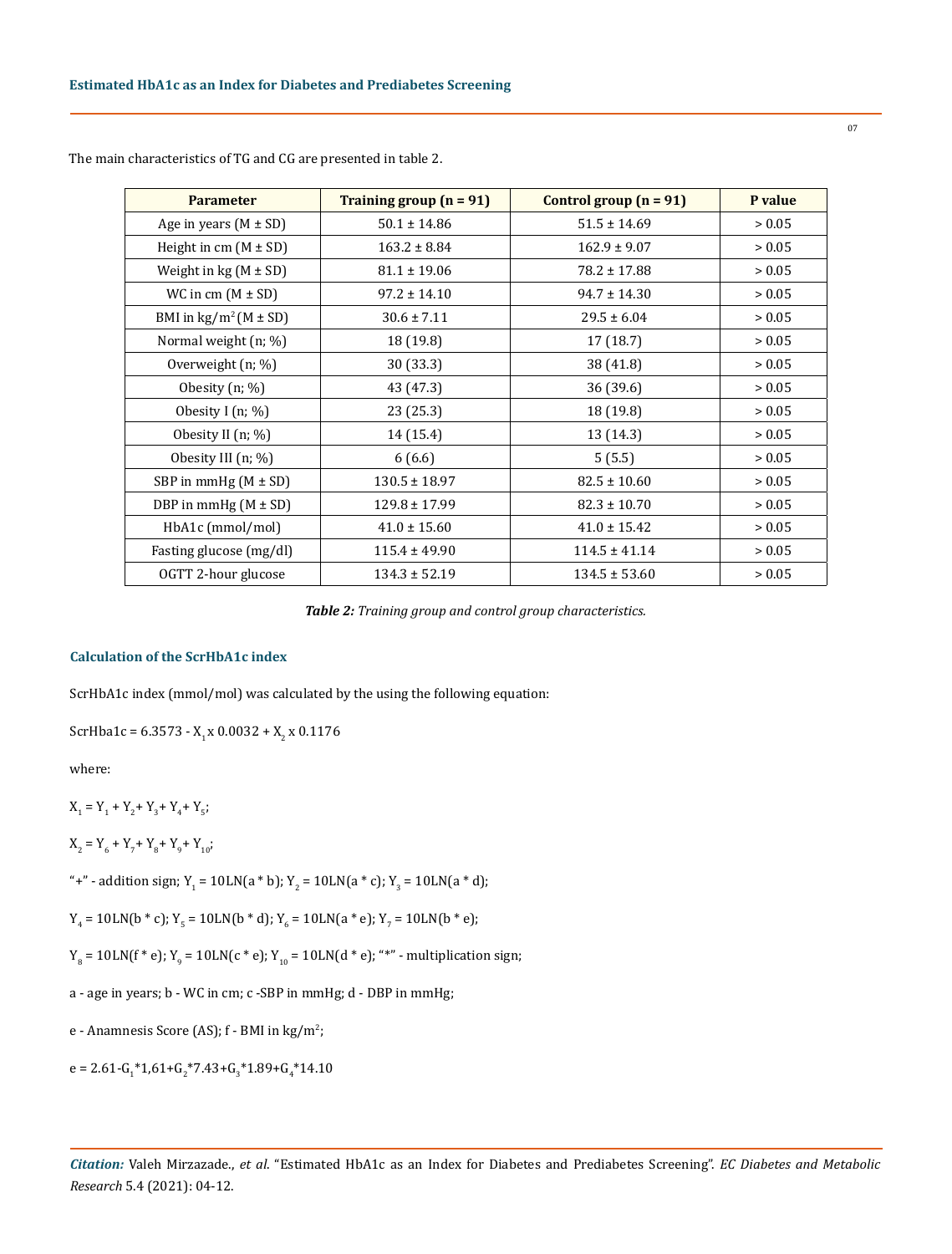| Anamnestic feature<br><b>Explanation</b> |                                                            | <b>Score in points</b> |                  |
|------------------------------------------|------------------------------------------------------------|------------------------|------------------|
|                                          |                                                            |                        | N <sub>o</sub>   |
| Physical activity $(G_1)$                | At least 30 minutes of physical activity every day at work |                        | $\bf{0}$         |
|                                          | and/or during leisure time [19]                            |                        |                  |
|                                          |                                                            |                        |                  |
| History of arterial hyperten-            | Use of blood pressure medication and/or history of high    |                        | $\boldsymbol{0}$ |
| sion $(G_2)$                             | blood pressure [19]                                        |                        |                  |
| Family history of DM $(G_2)$             | Was restricted to first relatives only [16]                | 1                      | $\bf{0}$         |
| History of gestational DM                | Diagnosed with gestational diabetes in women during        |                        | $\boldsymbol{0}$ |
| $(G_{\alpha})$                           | pregnancy or the birth of a large baby weighing 4.1 kg or  |                        |                  |
|                                          | more [16,18]                                               |                        |                  |

The features (and their scores) presented in table 3 were used for Anamnesis Score (AS) calculation.

*Table 3: Features (and their scores) using for Anamnesis Score (AS) calculation [16,18,19].*

Data on the correlation between real and HbA1c are shown at figure 1.



As it is seen from figure 1, there was statistically significant correlation (p < 0.001 in all cases) between the real HbA1c and ScrHbA1 in TG ( $r = 0.5462$ ), as in CG ( $r = 0.5140$ ) and in total group ( $r = 0.5245$ ).

The average values of the real HbA1c and ScrHbA1 did not differ in TG (40.6 ± 13.68 mmol/mol and 40.6 ± 13.24 mmol/mol, respectively). These values differed slightly in CG (41.4  $\pm$  1.77 mmol/mol and 40.5  $\pm$  0.76 mmol/mol respectively; p > 0.05).

The differences between each real HbA1c and ScrHbA1 were 19.6 ± 13.97% in TG and 19.4 ± 13.24% in CG.

*Citation:* Valeh Mirzazade., *et al*. "Estimated HbA1c as an Index for Diabetes and Prediabetes Screening". *EC Diabetes and Metabolic Research* 5.4 (2021): 04-12.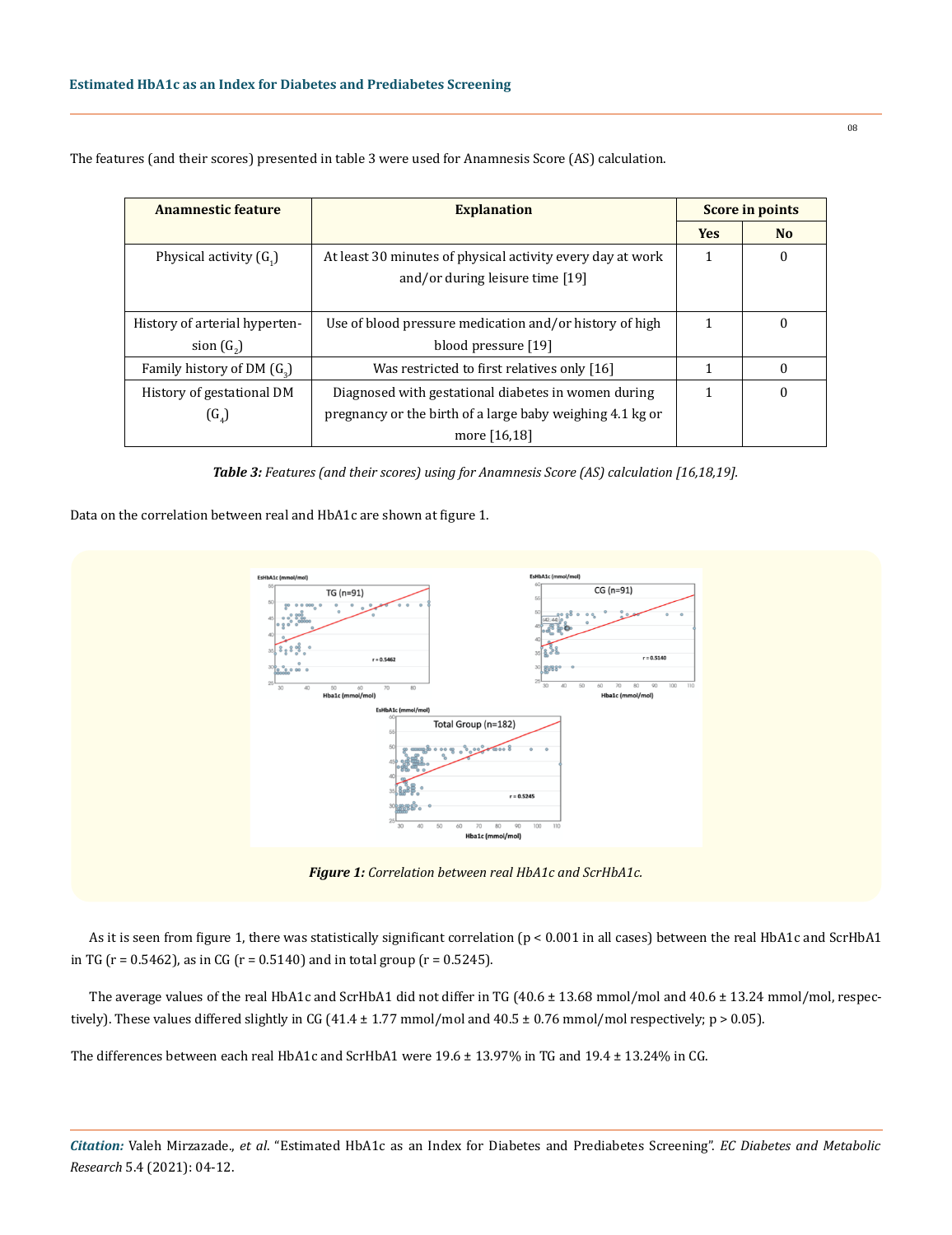

Figure 2 shows data on the average levels of ScrHbA1c in individuals with NGM and IGM in two analyzed groups.

*Figure 2: The average levels of ScrHbA1c in individuals with NGM and IGM in two analyzed groups.*

As can be seen from figure 2, the ScrHbA1c values in the TG and in the CG were significantly higher from the statistical point of view ( $p < 0.001$  in both cases) in individuals with IGM (45.5  $\pm$  5.24 mmol/mol and 45.1  $\pm$  5.23 mmol/mol, respectively) than in individuals without glucose metabolism disorders  $(36.6 \pm 6.66 \text{ mmol/mol})$  and  $36.7 \pm 6.32 \text{ mmol/mol}$ , respectively). At the same time, the values of the calculated A1c did not significantly differ when comparing individuals with NGM and IGM in these two groups (p < 0.05).

The cut-off point was found after the TG and CG were combined into a TSG (n = 182).

Figure 3 shows data on the detectability of glucose metabolism disorders (DM + PD), and the percentage of healthy people who should not be examined when using various ScrHbA1c cut-off points.





 *People with impaired glucose metabolism (DM + PD) who should be diagnosed after examination*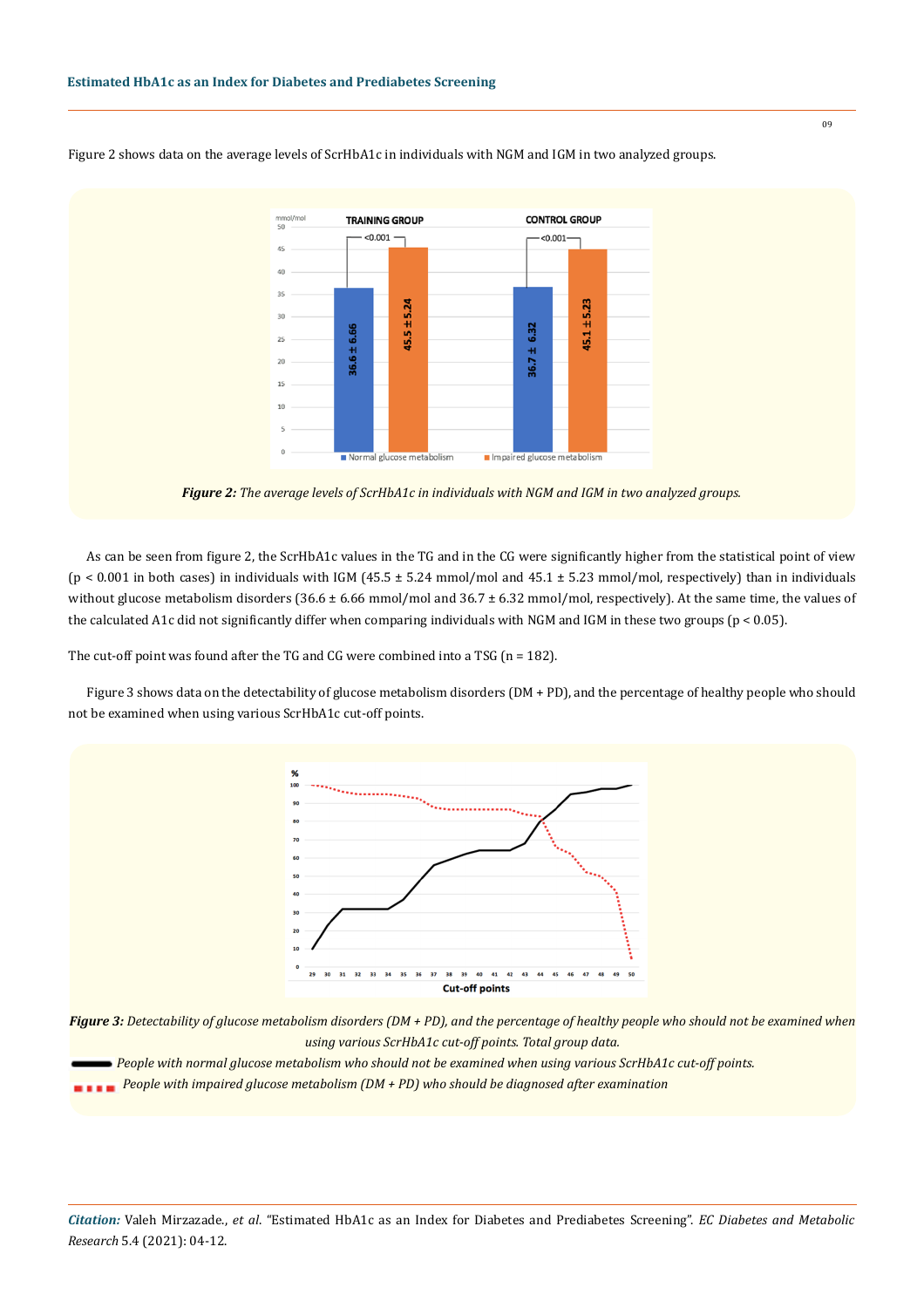As can be seen from figure 3, at the cut-off point of 29 mmol/mol, all 100% of cases of DM and PD will be detected during the subsequent examination. At the same time, it will be necessary to examine 90% of people with normal glucose metabolism. At the cut-off point of 50 mmol/mol, no person with normal glucose metabolism will have to be examined, but no cases of DM and PD will be detected. Thus, it is necessary to find a point between the cut-off points of 29 mmol/mol and 50 mmol/mol, which will identify all patients with DM and the maximum number of people with PD without exceeding the reasonable limits of people with normal glucose metabolism to be examined. The number of DM patients who will be detected becomes less than 100% at the cut-off point of 44 mmol/mol and higher. The number of PD people who will be detected becomes less than 100% at the cut-off point of 29 mmol/mol and comes to 0% at cut-off point 50 mmol/mol.

| <b>Cut-off point</b> | Characteristics of the test when proposed cut- off point applying to form a group of people to be examined |                    |                      |                            |                           |                     |  |
|----------------------|------------------------------------------------------------------------------------------------------------|--------------------|----------------------|----------------------------|---------------------------|---------------------|--|
|                      | for DM and PD                                                                                              |                    |                      |                            |                           |                     |  |
|                      | <b>Sensitivity</b>                                                                                         | <b>Specificity</b> | <b>Positive Pre-</b> | <b>Negative Predictive</b> | <b>Overall Diagnostic</b> | <b>Index Jouden</b> |  |
|                      |                                                                                                            |                    | dictive Value        | <b>Value</b>               | accuracy                  |                     |  |
| 39                   | 86.6                                                                                                       | 62.0               | 65.1                 | 84.9                       | 73.1                      | 48.6                |  |
| 40                   | 86.6                                                                                                       | 64.0               | 66.4                 | 85.3                       | 74.2                      | 50.6                |  |
| 41                   | 86.6                                                                                                       | 64.0               | 66.4                 | 85.3                       | 74.2                      | 50.6                |  |
| 42                   | 86.6                                                                                                       | 64.0               | 66.4                 | 85.3                       | 74.2                      | 50.6                |  |
| 43                   | 84.1                                                                                                       | 68.0               | 68.3                 | 84.0                       | 75.3                      | 52.1                |  |
| 44                   | 82.9                                                                                                       | 80.0               | 77.3                 | 85.1                       | 81.3                      | 62.9                |  |
| 45                   | 65.9                                                                                                       | 87.0               | 80.6                 | 75.7                       | 77.5                      | 52.9                |  |
| 46                   | 62.2                                                                                                       | 95.0               | 91.1                 | 75.4                       | 80.2                      | 57.2                |  |
| 47                   | 52.4                                                                                                       | 96.0               | 91.5                 | 71.1                       | 76.4                      | 48.4                |  |

Table 4 shows the data on the qualitative characteristics of the ScrHbA1 test when various cut-off points are used.

*Table 4: Characteristics of the ScrHbA1 test when using different cut-off points.*

Table 4 shows cut-off points from 39 to 47. It is well known that for diagnostics it is advisable to use those tests which have the Youden Index below 50.0% [27,28]. In this regard, the use of cut-off points 39 and 47 should not be considered. The others presented in the cut-off points table should be discussed to select the optimal one.

# **Discussion**

A new indicator for the screening of DM and PD named ScrHbA1c and based on age, blood pressure, anthropometric and anamnestic data has been developed.

Values of this indicator correlates with the values of the real HbA1c.

The value of ScrHbA1 cut-off point 44 mmol/mol means that those who have not reached it are considered healthy and are not subject to examination. Others should be examined. This point is characterized by maximum Youden Index (62.9%), by the highest (81.3%) Overall Diagnostic Accuracy. Such characteristics as Sensitivity (82.9%), Specificity (80.0%), Positive Predictive Value (77.3%), Negative Predictive Value (85.1%), although not the maximum, are at the same time quite high. Cut-off point "44 mmol/mol" is characterized by both a minimal spread in the values of qualitative indicators (SD = 8.0) and an average value of the six analyzed qualitative indicators (78.3%). ScrHbA1c cut-off point 44 mmol/mol provides 100% diagnosis of DM during subsequent examination.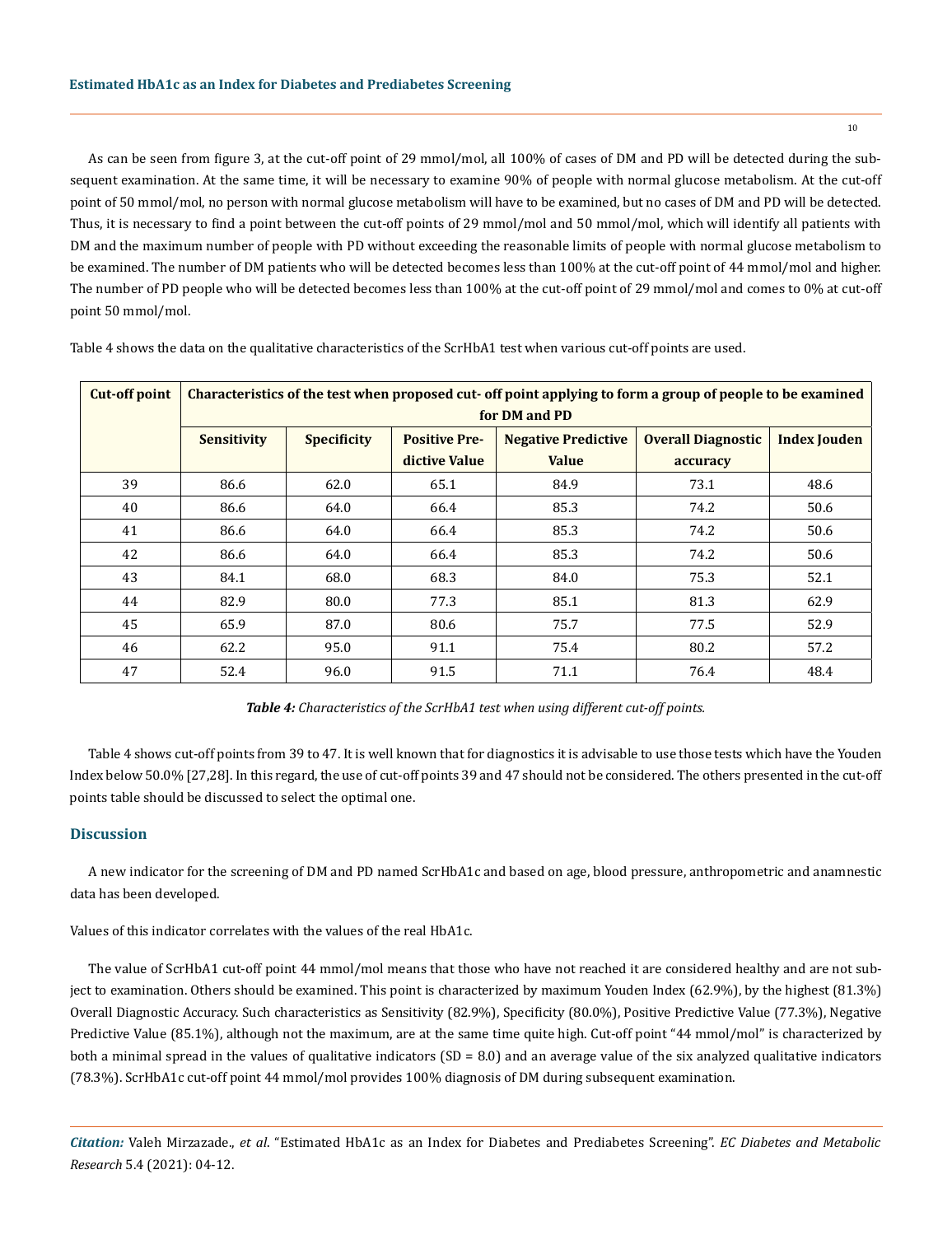At this cut-off point it is necessary to conduct a survey of a small amount (20%) of people who do not have disorders of glucose metabolism. Only 69.5% of cases of PD are detected.

Perhaps even more promising points can be considered 38 mmol/mol - 43 mmol/mol. However, a speculative discussion of which point is optimal is hardly appropriate at a time when there are powerful mathematical possibilities for objectifying the assessment of the qualitative characteristics of diagnostic tests [28]. The results of the application of this mathematical apparatus with the determination of sensitivity, specificity, Positive Predictive Value, Negative Predictive Value, Overall Diagnostic Accuracy and others will be the subject of further publications.

#### **Conclusion**

The new indicator - Estimated value for screening HbA1c named ScrHbA1c has been developed to select individuals who need to be screened for diabetes and prediabetes. The use of the cut-off point 44 mmol/mol allows to identify 100% of patients with diabetes mellitus, 69.6% of prediabetes cases and requires examination of 20% persons without carbohydrate metabolism disorders.

## **Conflict of Interest**

There is no any financial interest and conflict of interest to declare.

#### **Bibliography**

- 1. ["Diabetes Atlas". International Diabetes Federation \(2019\).](https://www.diabetesatlas.org/en/)
- 2. ["Classification of Diabetes Mellitus". World Health Organization \(2019\).](https://apps.who.int/iris/rest/bitstreams/1233344/retrieve)
- 3. ["National Diabetes Statistics Report". Centers for Disease Control and Prevention \(2020\).](https://www.cdc.gov/diabetes/library/features/diabetes-stat-report.html)
- 4. [American Diabetes Association. "Classification and diagnosis of diabetes: Standards of Medical Care in Diabetes-2021".](https://pubmed.ncbi.nlm.nih.gov/33298413/) *Diabetes Care* [44.1 \(2021\): S15-S33.](https://pubmed.ncbi.nlm.nih.gov/33298413/)
- 5. "National Diabetes Statistic Report". Centers for Disease Control and Prevention (2020).
- 6. Viigimaa Margus., *et al*[. "Macrovascular Complications of Type 2 Diabetes Mellitus".](https://pubmed.ncbi.nlm.nih.gov/30961498/) *Current Vascular Pharmacology* 18.2 (2020): [110-116.](https://pubmed.ncbi.nlm.nih.gov/30961498/)
- 7. [American Diabetes Association. "Microvascular complications and foot care: Standards of Medical Care in Diabetes, 2021".](https://pubmed.ncbi.nlm.nih.gov/33298422/) *Diabetes Care* [44.1 \(2021\): 151-167.](https://pubmed.ncbi.nlm.nih.gov/33298422/)
- 8. Baranowska-Jurkun Angelika., *et al*[. "Chronic Microvascular Complications in Prediabetic States-An Overview".](https://pubmed.ncbi.nlm.nih.gov/33066307/) *Journal of Clinical Medicine* [9.10 \(2020\): 3289.](https://pubmed.ncbi.nlm.nih.gov/33066307/)
- 9. Palladino Raffaele., *et al*[. "Association between pre-diabetes and microvascular and macrovascular disease in newly diagnosed type 2](https://pubmed.ncbi.nlm.nih.gov/32332069/)  diabetes". *[BMJ Open Diabetes Research and Care](https://pubmed.ncbi.nlm.nih.gov/32332069/)* 8.1 (2020): e001061.
- 10. Lin Yi-Chen., *et al*[. "Early sensory neurophysiological changes in prediabetes".](https://pubmed.ncbi.nlm.nih.gov/31563156/) *Journal of Diabetes Investigation* 11.2 (2020): 458-465.
- 11. ["Reversing Prediabetes May be Possible with Intensive Lifestyle Changes". Diatribe Learn \(2021\).](https://diatribe.org/reversing-prediabetes-with-intensive-lifestyle-changes)

*Citation:* Valeh Mirzazade., *et al*. "Estimated HbA1c as an Index for Diabetes and Prediabetes Screening". *EC Diabetes and Metabolic Research* 5.4 (2021): 04-12.